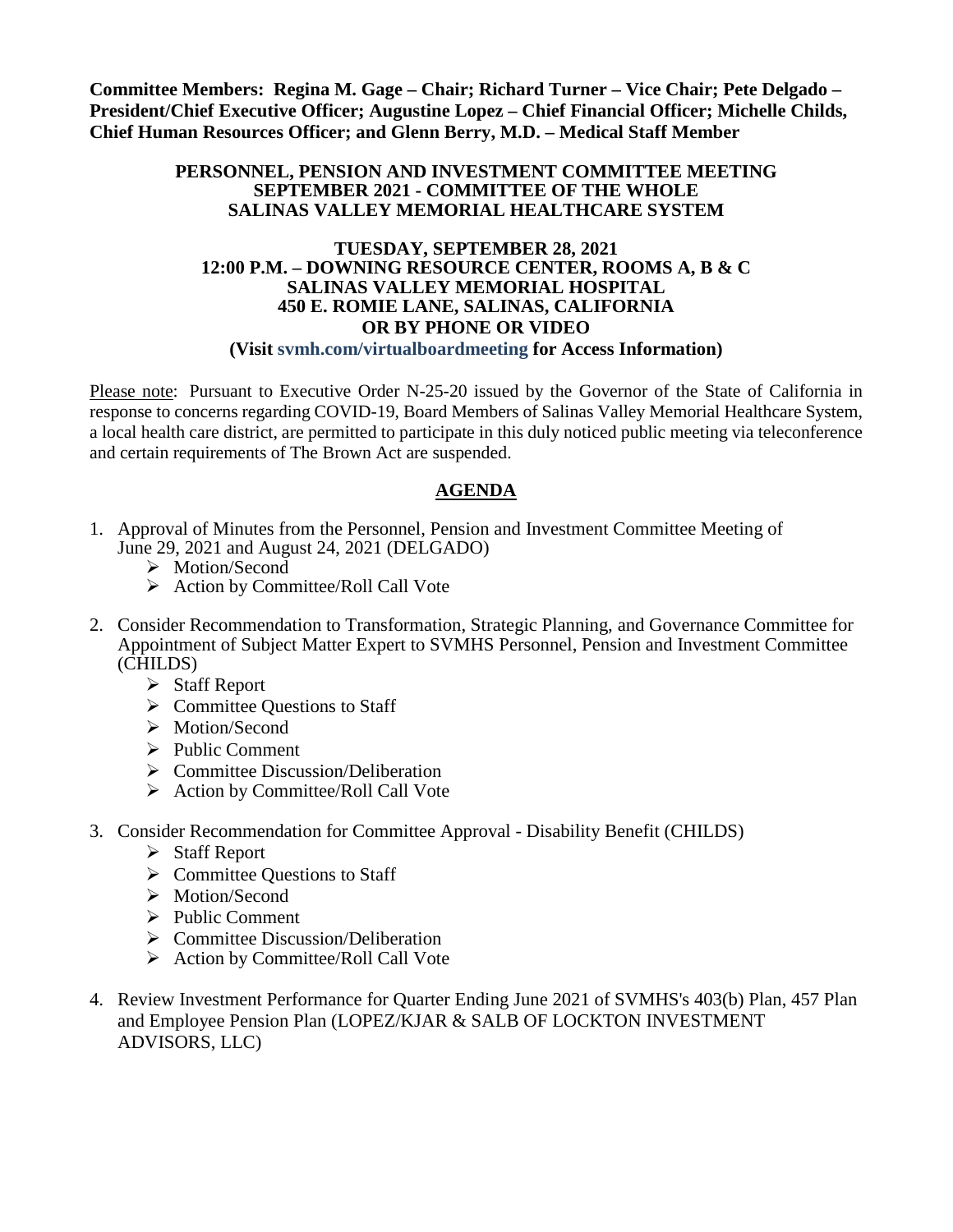- 5. Consider Recommendation for Board Approval of Asset Allocation for Defined Benefit Pension Plan Change to 65% Equities / 35% Fixed Income, Effective Immediately (LOPEZ /KJAR & SALB OF LOCKTON INVESTMENT ADVISORS, LLC)
	- $\triangleright$  Staff Report
	- $\triangleright$  Committee Questions to Staff
	- > Motion/Second
	- $\triangleright$  Public Comment
	- $\triangleright$  Committee Discussion/Deliberation
	- $\triangleright$  Action by Committee/Roll Call Vote
- 6. Financial and Statistical Review (LOPEZ)
- 7. Public Input

This opportunity is provided for members of the public to make a brief statement, not to exceed three (3) minutes, on issues or concerns within the jurisdiction of this District Board which are not otherwise covered under an item on this agenda.

- 8. Closed Session (See Attached Closed Session Sheet information)
- 9. Reconvene Open Session/Report on Closed Session
- 10. Adjournment The October 2021 Personnel, Pension and Investment Committee Meeting is scheduled for **Tuesday, October 26, 2021, at 12:00 p.m.**

Notes: This Committee meeting may be attended by Board Members who do not sit on this Committee. In the event that a quorum of the entire Board is present, this Committee shall act as a Committee of the Whole. In either case, any item acted upon by the Committee or the Committee of the Whole will require consideration and action by the full Board of Directors as a prerequisite to its legal enactment.

Requests for a disability related modification or accommodation, including auxiliary aids or services, in order to attend or participate in a meeting should be made to the Executive Assistant during regular business hours at 831-755-0741. Notification received 48 hours before the meeting will enable the District to make reasonable accommodations.

The Committee packet is available at the Committee Meeting, at [www.svmh.com,](http://www.svmh.com/) and in the Human Resources Department of the District. All items appearing on the agenda are subject to action by the Committee.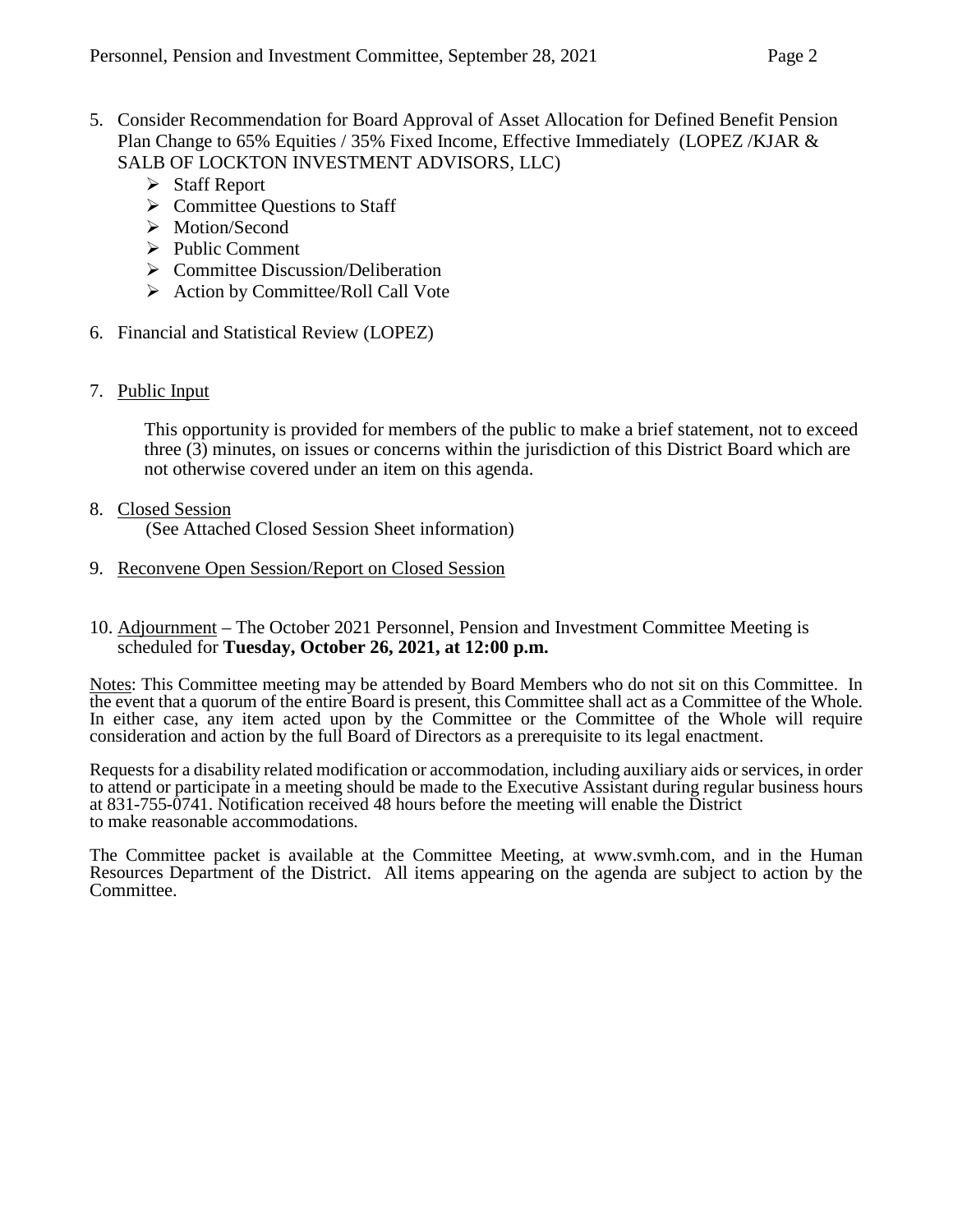#### **PERSONNEL, PENSION AND INVESTMENT COMMITTEE MEETING OF THE BOARD OF DIRECTORS – COMMITTEE OF THE WHOLE AGENDA FOR CLOSED SESSION**

Pursuant to California Government Code Section 54954.2 and 54954.5, the board agenda may describe closed session agenda items as provided below. No legislative body or elected official shall be in violation of Section 54954.2 or 54956 if the closed session items are described in substantial compliance with Section 54954.5 of the Government Code.

### **CLOSED SESSION AGENDA ITEMS**

## **[ ] LICENSE/PERMIT DETERMINATION**

(Government Code §54956.7)

**Applicant(s)**: (Specify number of applicants)

# **[ ] CONFERENCE WITH REAL PROPERTY NEGOTIATORS**

(Government Code §54956.8)

**Property:** (Specify street address, or if no street address, the parcel number or other unique reference, of the real property under negotiation):

**Agency negotiator:** (Specify names of negotiators attending the closed session):

**Negotiating parties**: (Specify name of party (not agent):

**Under negotiation:** (Specify whether instruction to negotiator will concern price, terms of payment, or both):

#### **[ ] CONFERENCE WITH LEGAL COUNSEL-EXISTING LITIGATION** (Government Code §54956.9(d)(1))

**Name of case:** (Specify by reference to claimant's name, names of parties, case or claim numbers): , or  $\overline{\phantom{a}}$  , or

**Case name unspecified:** (Specify whether disclosure would jeopardize service of process or existing settlement negotiations):

#### **[ ] CONFERENCE WITH LEGAL COUNSEL-ANTICIPATED LITIGATION** (Government Code §54956.9)

Significant exposure to litigation pursuant to Section 54956.9(d)(2) or (3) (Number of potential cases):

Additional information required pursuant to Section 54956.9(e):

Initiation of litigation pursuant to Section 54956.9(d)(4) (Number of potential cases):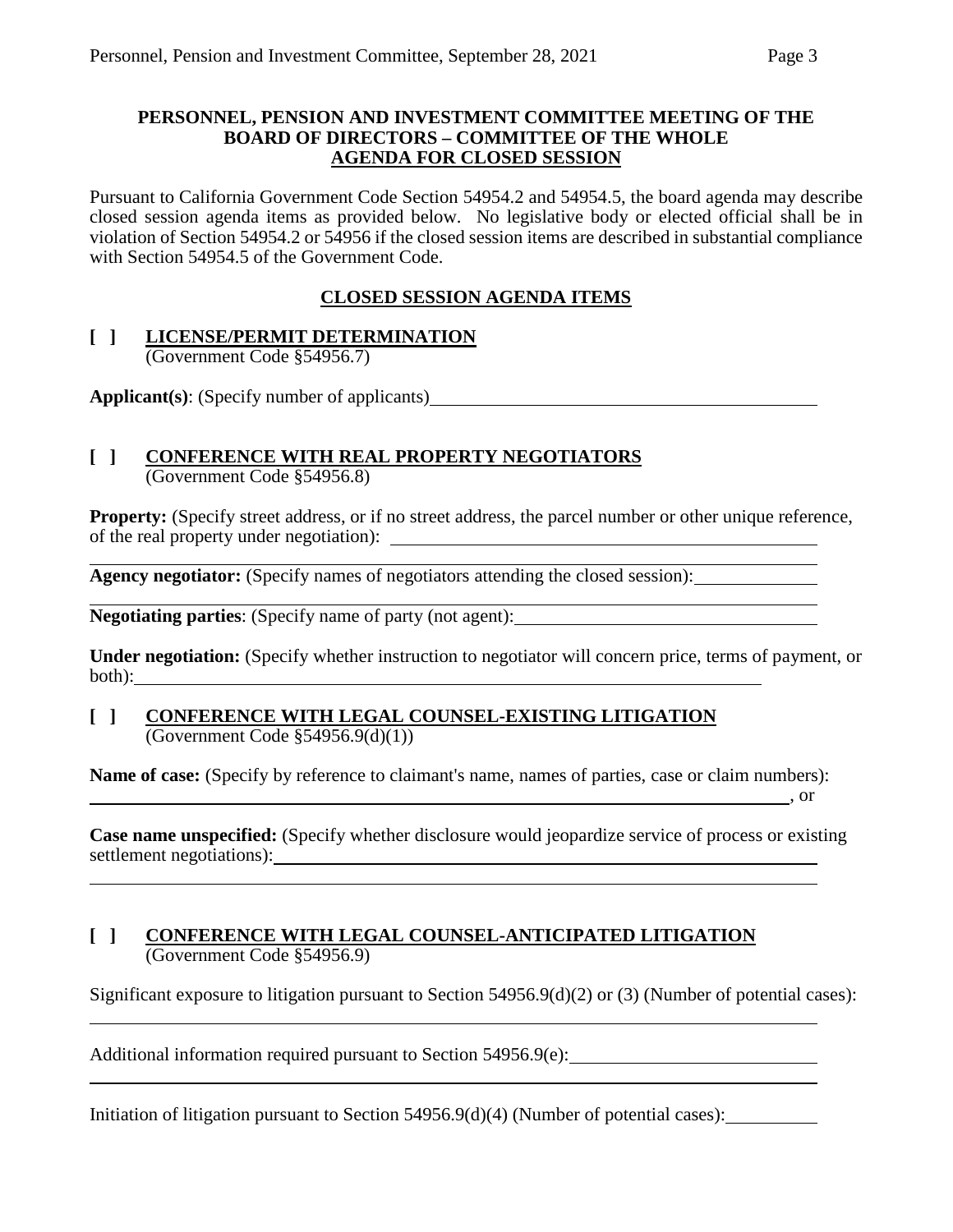# **[ ] LIABILITY CLAIMS**

(Government Code §54956.95)

**Claimant:** (Specify name unless unspecified pursuant to Section 54961):

**Agency claimed against**: (Specify name):

#### **[ ] THREAT TO PUBLIC SERVICES OR FACILITIES** (Government Code §54957)

**Consultation with**: (Specify name of law enforcement agency and title of officer):

## **[ ] PUBLIC EMPLOYEE APPOINTMENT**

(Government Code §54957)

**Title**: (Specify description of position to be filled):

#### **[ ] PUBLIC EMPLOYMENT**

(Government Code §54957)

**Title:** 

## **[ ] PUBLIC EMPLOYEE PERFORMANCE EVALUATION**

(Government Code §54957)

**Title:** (Specify position title of employee being reviewed):

#### **[ ] PUBLIC EMPLOYEE DISCIPLINE/DISMISSAL/RELEASE** (Government Code §54957)

(No additional information is required in connection with a closed session to consider discipline, dismissal, or release of a public employee. Discipline includes potential reduction of compensation.)

# **[ X ] CONFERENCE WITH LABOR NEGOTIATOR**

(Government Code §54957.6)

**Agency designated representative:** (Specify name of designated representatives attending the closed session): Pete Delgado

**Employee organization**: (Specify name of organization representing employee or employees in question): National Union of Healthcare Workers, California Nurses Association, Local 39, ESC Local 20, or

**Unrepresented employee**: (Specify position title of unrepresented employee who is the subject of the negotiations):